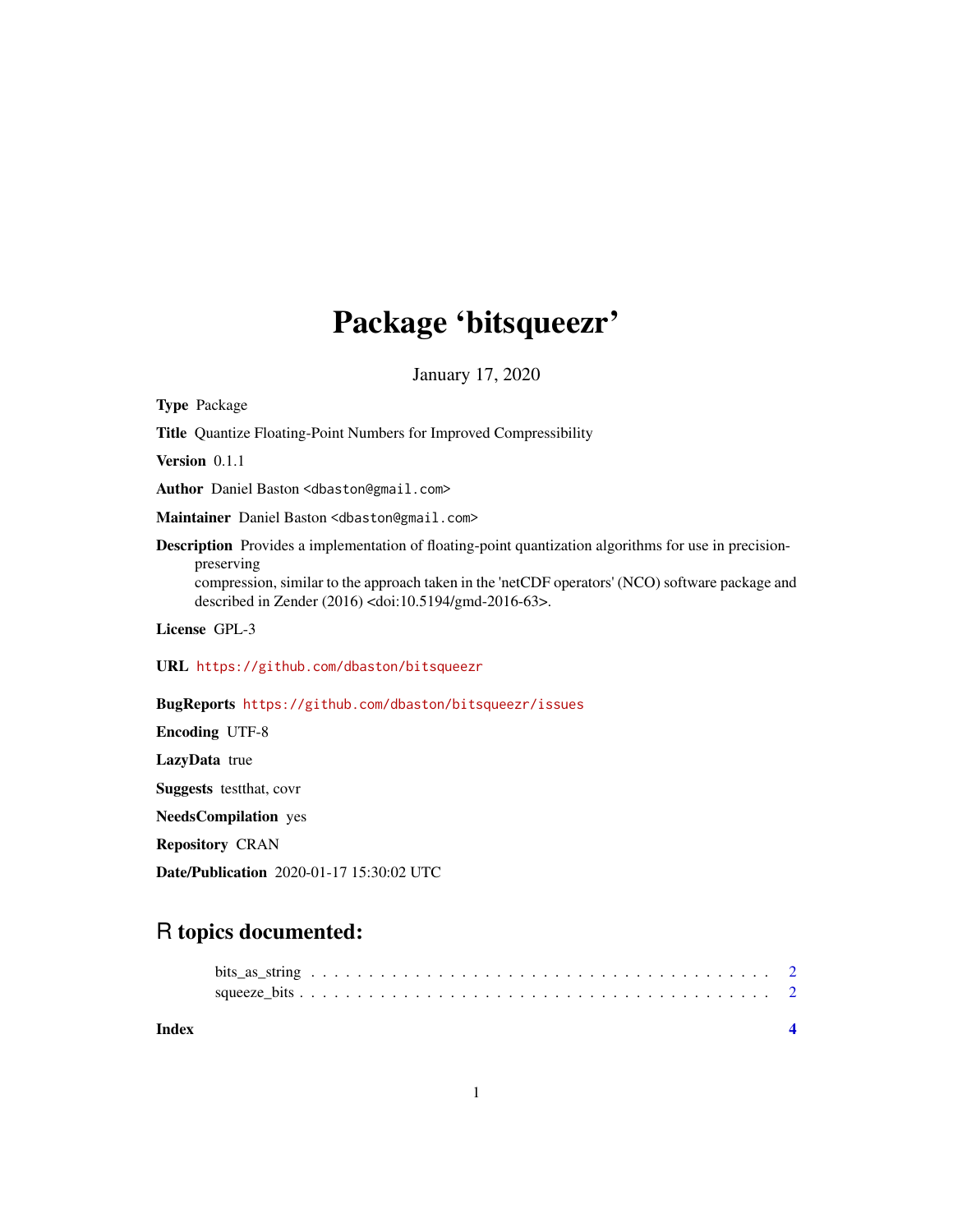<span id="page-1-0"></span>

#### Description

Generate a character vector of ones, zeros, and spaces, representing the bits in a double. Spaces are used to separate the sign bit, 11 exponent bits, and 52 fraction bits.

#### Usage

bits\_as\_string(d)

#### Arguments

d a numeric value

#### Examples

```
# Output binary representation of pi
bits_as_string(pi)
# 0 10000000000 1001001000011111101101010100010001000010110100011000
```

| squeeze_bits | Change insignificant bits of numeric values for improved compress- |
|--------------|--------------------------------------------------------------------|
|              | ibility                                                            |

#### Description

Change insignificant bits of numeric values to zero or one, increasing the compressibility of files containing the values. Insignificant bits can be "trimmed" (set to zero), "padded" (set to one), or "groomed" (element-wise alternation between trimming and padding). A discussion of these schemes is provided by Zender, Charles (2016) Statistically-accurate precision-preserving quantization with compression, evaluated in the netCDF operators. Geoscientific Model Development 9(9). The file size reduction depends on the level of quantization and the compression algorithm used.

#### Usage

```
squeeze_bits(x, digits, method = 'trim', decimal = FALSE)
```
#### Arguments

| <b>X</b> | a numeric vector                                                                                                                 |
|----------|----------------------------------------------------------------------------------------------------------------------------------|
| digits   | number of digits to preserve                                                                                                     |
| method   | 'trim' sets insignificant bits to zero, 'pad' sets insignificant bits to one, and<br>'groom' alternates between 'trim' and 'pad' |
| decimal  | if TRUE, d will be interpreted to refer to decimal digits rather than significant<br>digits.                                     |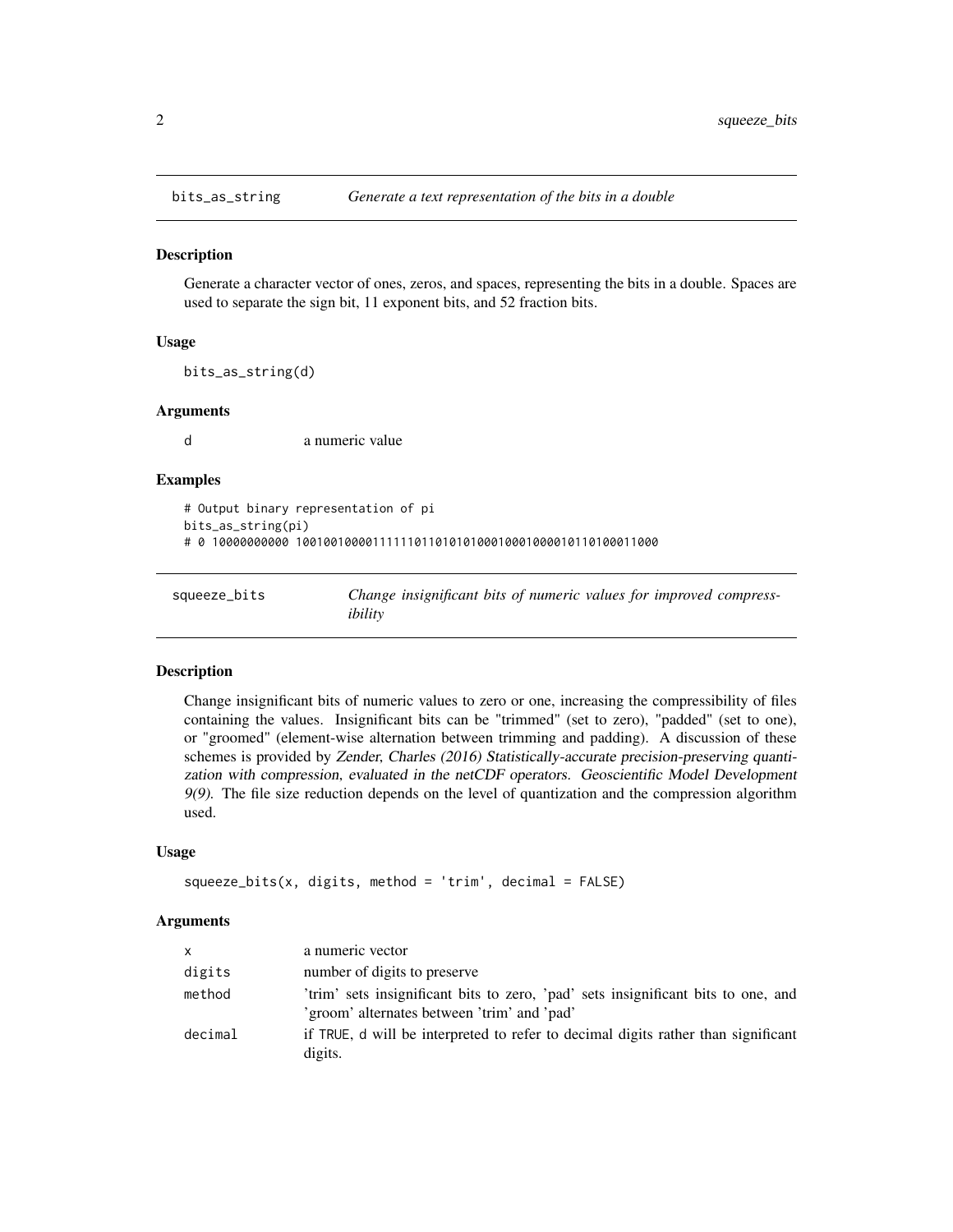#### squeeze\_bits 3

#### Examples

```
# Check file size reduction when retaining 6 siginificant digits
x \leftarrow runif(100)raw <- tempfile(fileext='.rds')
quantized <- tempfile(fileext='.rds')
saveRDS(x, raw, compress='xz')
saveRDS(squeeze_bits(x, 6, method='trim'), quantized, compress='xz')
file.size(quantized) / file.size(raw)
# 0.6776316
# Display binary representation of pi with various levels of trimming
for (d in 1:15) {
 cat(bits_as_string(squeeze_bits(pi, d, method='trim')), '\n')
}
```